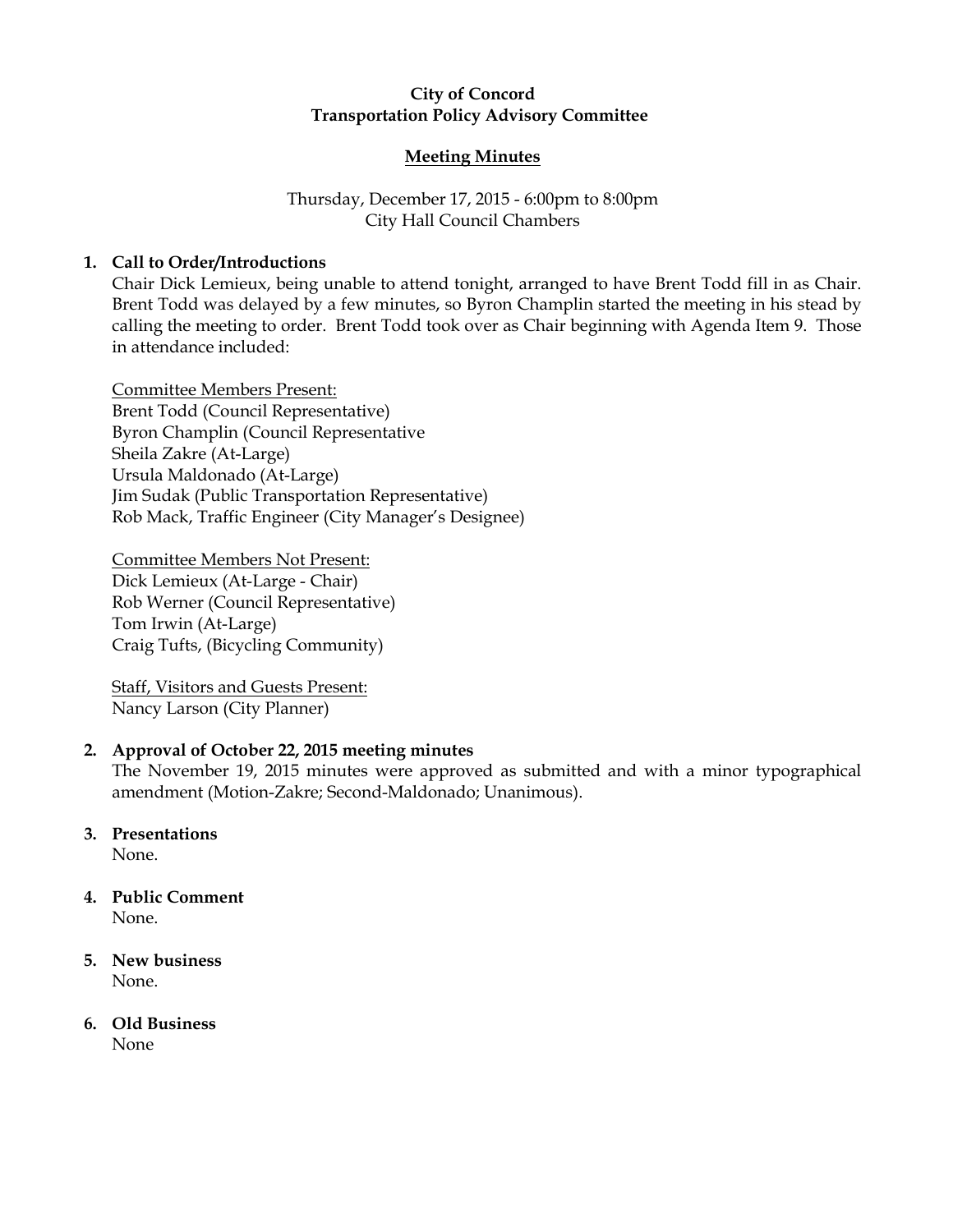# 7. Consent Reports

a. Approval of Subcommittee Minutes (Bicycle/Pedestrian, Public Transportation and Traffic Operations)

The following subcommittee reports were accepted by unanimous consent: Bicycle/Pedestrian – October 5, 2015; Public Transit – September 22 and October 20, 2015; and Traffic Operations – November 17, 2015.

## 8. City Council Meeting Update

Rob Mack reported that at its December 14, 2015 meeting, Council accepted TPAC's report on the Union Street wheelchair accessibility referral.

# 9. TPAC Referrals from City Council, Staff and Chair

a. Referral by the Chair to discuss the status of the sections of N. and S. Main Street immediately north and south of the Downtown Complete Streets Project Rob Mack reported that staff is still developing detailed pavement marking plans for the subject Main Street segments. The development of a TPAC recommendation and report will be continued in January.

### b. Referral by the Chair to discuss transportation project priorities for the coming years

Rob Mack summarized a number of transportation-related projects in the current FY2016-2025 CIP. Included were: intersection improvements; street corridor improvements; new street construction; and sidewalk/streetscape improvements. TPAC members discussed each project and shared thoughts on project need and priority. After considerable discussion, attendees concurred on several projects that should be given high-priority consideration in the coming year.

TPAC members overwhelmingly supported a highest priority be given to the completion of the ongoing first phase (conversion to three lanes) of the Loudon Road Corridor Improvements Project (CIP 19). This project is expected to provide substantial improvement in crash reduction and safety for all users (motorists, pedestrians and bicyclists). The 'complete-streets' design elements of this improvement will also enhance livability along this highly-populated mixed-use corridor. As example, members noted the remarkable transformation of Main Street to a safer and more-vibrant public space, while still maintaining the needs for vehicle travel and parking, by simply implementing a more-appropriate lane use.

TPAC also concurred that the following projects also be considered as high priority:

Main Street Complete Streets Project (CIP 460) – Complete 'Bookend' Segments Option. The original Main Street Project design included revised lane use and sidewalk improvements between Storrs Street (South) and Storrs Street (North). Because of funding limitations, City Council reduced the Main Street Project limits to between Concord Street and Centre Street. At issue would be the potential conflict and confusion of retaining existing 4-lane markings on the incomplete segments (Concord to Storrs South and Center to Storrs North, dubbed the 'bookend' segments). TPAC fully endorses an option being developed by the project design team that would merely repave and restripe the 'bookend' segments with the originally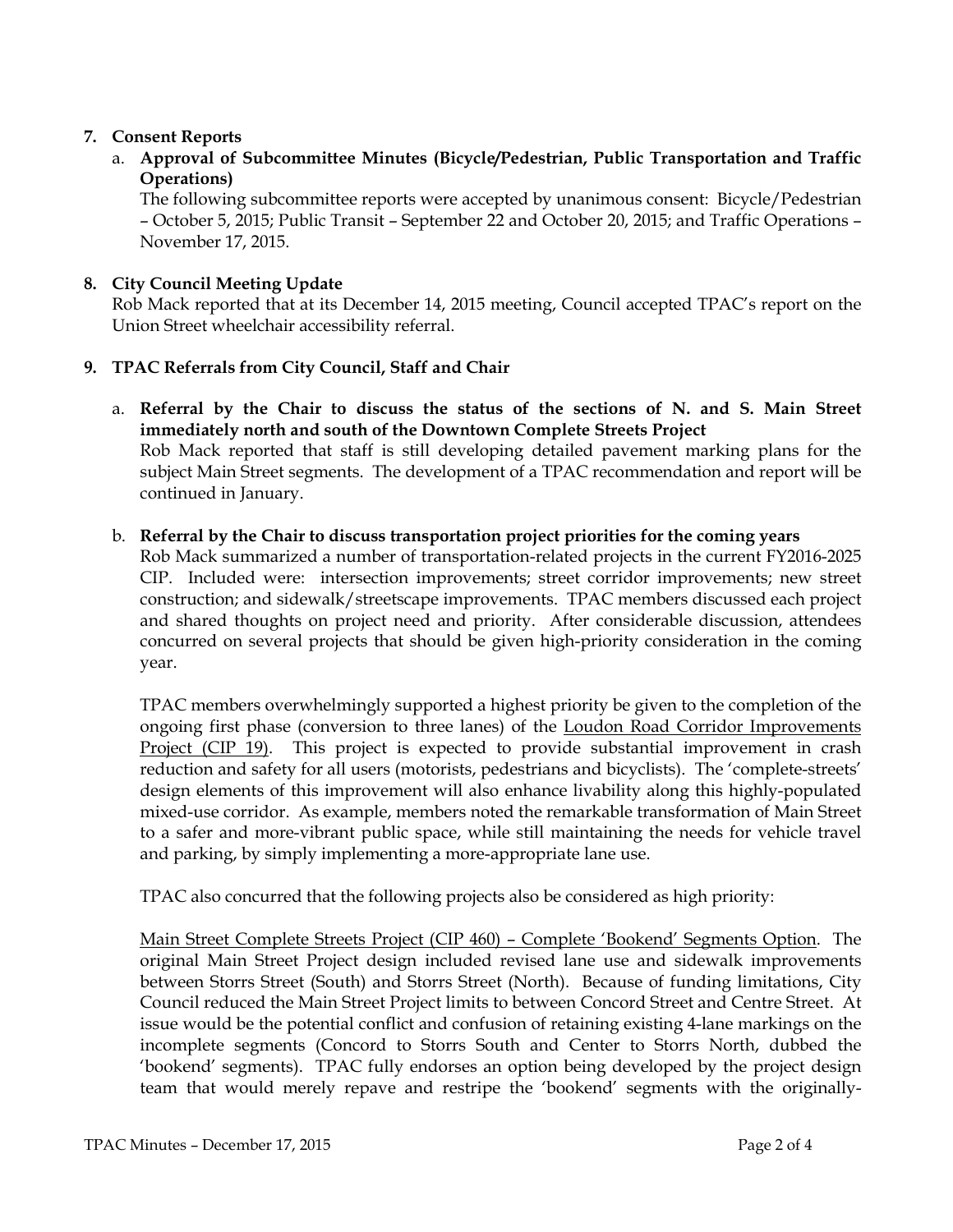designed lane use and bike lanes; no sidewalk or streetscape work would be included. Staff will detail this option to City Council in March 2016.

Exit 16/Mountain Road/Shawmut Street Roundabout (CIP 24). TPAC fully endorsed this project as a priority project to improve safety for motor vehicles, pedestrians and bicyclists.

Traffic Signals and Traffic Operations Improvements (CIP 283); and Neighborhood Safety Improvements (CIP 380). TPAC fully endorsed elements of each of these projects that enhance pedestrian safety. Included would be updated pedestrian signals and pushbuttons at traffic signals, sidewalk improvements that enhance accessibility and installation of bump-outs where feasible to enhance crosswalks.

Staff will submit a report summarizing TPAC's recommended project priorities to City Council for consideration at its January 11, 2016 meeting.

### c. Referral from Engineering to discuss speed limits city-wide (Engineering: 11/19/15)

Rob Mack presented a map of the city-wide street network including currently-posted speed limits on each street. Notable were individual networks of local neighborhood streets that have a mix of 25 mph and 30 mph postings. Options to make a more uniform application of speed limits include: individually posting each street with appropriate speed limits (involves many sign installations and high cost); or posting a city-wide speed limit that would cover the vast majority of local streets (say at 25 mph) without additional signing, but otherwise keep higher speed limit postings on most of the collector and arterial streets (lower sign cost as most of the collector/arterial streets are currently posted at 30 mph or higher). TPAC concurred that the latter option was reasonable and should be considered further. Staff will develop a worksheet map of suggested speed limits on individual streets for further TPAC consideration.

### 10. Status report on subcommittees

### a. Bicycle/Pedestrian Committee, Craig Tufts

Ursula Maldonado reported that TPAC-Bike/Ped and Central NH Bicycle Coalition are discussing the possibility of a bike lane demonstration project in the downtown area in conjunction with Bike-to-Work Day in May 2016. The demonstration might include temporarily laying out a buffered bike lane along a block or two of N. State Street in the downtown area by overriding parking spaces for the day and placing temporary pavement striping lines to indicate bike lanes. A similar demonstration was done last year in downtown Keene. Staff was requested to look into the city's permitting process for purpose of determining potential permit requirements and other event planning needs.

### b. Public Transit Committee, Tom Irwin

Tom Irwin reported that TPAC-PT met this month and came to a consensus that CAT and NHDOT should ultimately decide on the type of bus CAT should purchase (front vs. rear engine mount) based on the bids received. Also, a public meeting is being planned to discuss potential CAT route changes in the downtown area along Main Street and Storrs Street.

### c. Traffic Operations Committee, Rob Mack

Rob Mack reported that TOC did not meet in December.